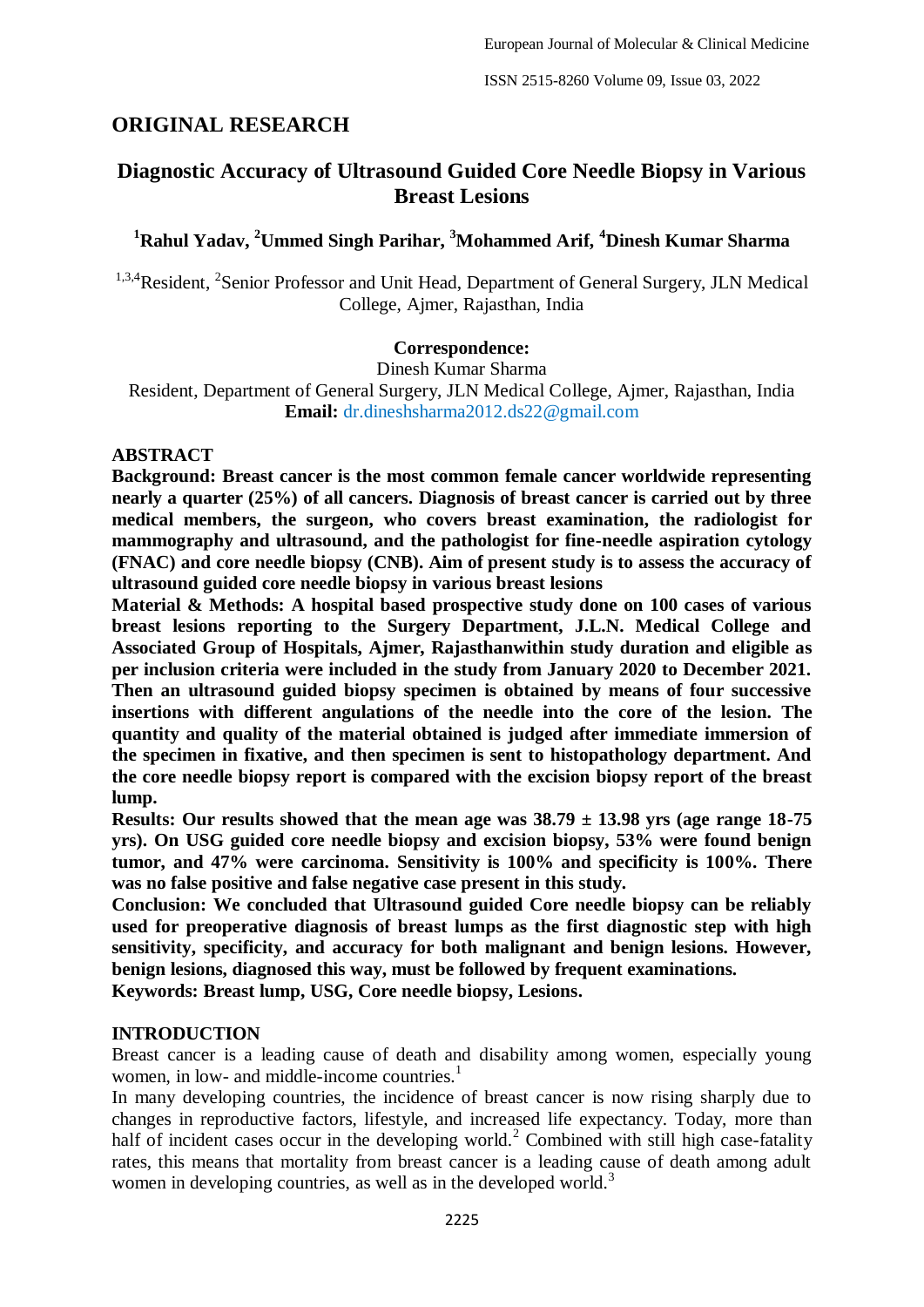Breast cancer is the most common female cancer worldwide representing nearly a quarter (25%) of all cancers.<sup>4</sup>In India, although age adjusted incidence rate of breast cancer is lower (25.8 per 100 000) than United Kingdom (95 per 100 000) but mortality is at par (12.7vs17.1 per100 000) with United Kingdom.<sup>5</sup>

Diagnosis of breast cancer is carried out by three medical members, the surgeon, who covers breast examination, the radiologist for mammography and ultrasound, and the pathologist for fine-needle aspiration cytology (FNAC) and core needle biopsy (CNB).

Although fine needle aspiration cytology (FNAC) is the preferred initial diagnostic procedure in many breast centres,  $6.7$  it is unreliable and prone to sampling errors. Surgical biopsy is the ‗gold standard' for diagnosis, but due to the associated morbidity, interference with definitive surgery for cancer, high cost and cosmetic problems, it is not the initial biopsy method of choice.<sup>8</sup>

Percutaneous ultrasound and stereotactic guided breast core needle biopsy iswidley used as a reliable alternatve to surgical biopsy to obtain a histopathological diagnosis for imaginary visible suspicious breast lesions. Stereotactic guided percutaneous breast biopsy is mostly used for microcalcifications, while ultrasound guided biopsy is mostly used for masses and architectural distortions. $9-11$ 

Trucut/Core needle biopsy,First described in 1982 by Perlinggren, Sweden. Tissue core biopsy has the advantage of allowing histologic rather than cytologic assessment and therefore pathologist are in a better situation to give a proper diagnosis. However, the procedure is more time consuming and the equipment required for both obtaining and processing the sample is more complex and costly than that used for aspiration cytology. Moreover, it may be possible to process and report aspirated samples more quickly, allowing assessment of the adequacy of the sample and in some situations diagnosis at the time of the initial outpatient visit. Aim of present study is to assess the accuracy of ultrasound guided core needle biopsy in various breast lesions

#### **MATERIAL & METHODS**

A hospital based prospective study done on 100 cases of various breast lesions reporting to the Surgery Department, J.L.N. Medical College and Associated Group of Hospitals, Ajmer, Rajasthanwithin study duration and eligible as per inclusion criteria were included in the study from January 2020 to December 2021.

# **INCLUSION CRITERIA**

- 1. Patients age more than 18 years with breast lumps
- 2. Ultrasound visible breast lesions
- 3. Breast lump <5cm in size
- 4. All breast lumps which undergo for surgical excision

# **EXCLUSION CRITERIA**

- 1. Patient age less than 18 years
- 2. Patient on Anticoagulants
- 3. Patient with Bleeding disorder
- 4. Previous surgery on target lesion
- 5. Breast lump >5cm in size

#### **METHODS**

Technique- on ultrasound visible breast lesions, after manual localization and immobilization of the lesion, under complete aseptic technique a 2% Lignocaine infiltrating anesthetic is administered, and the skin incision performed. Then an ultrasound guided biopsy specimen is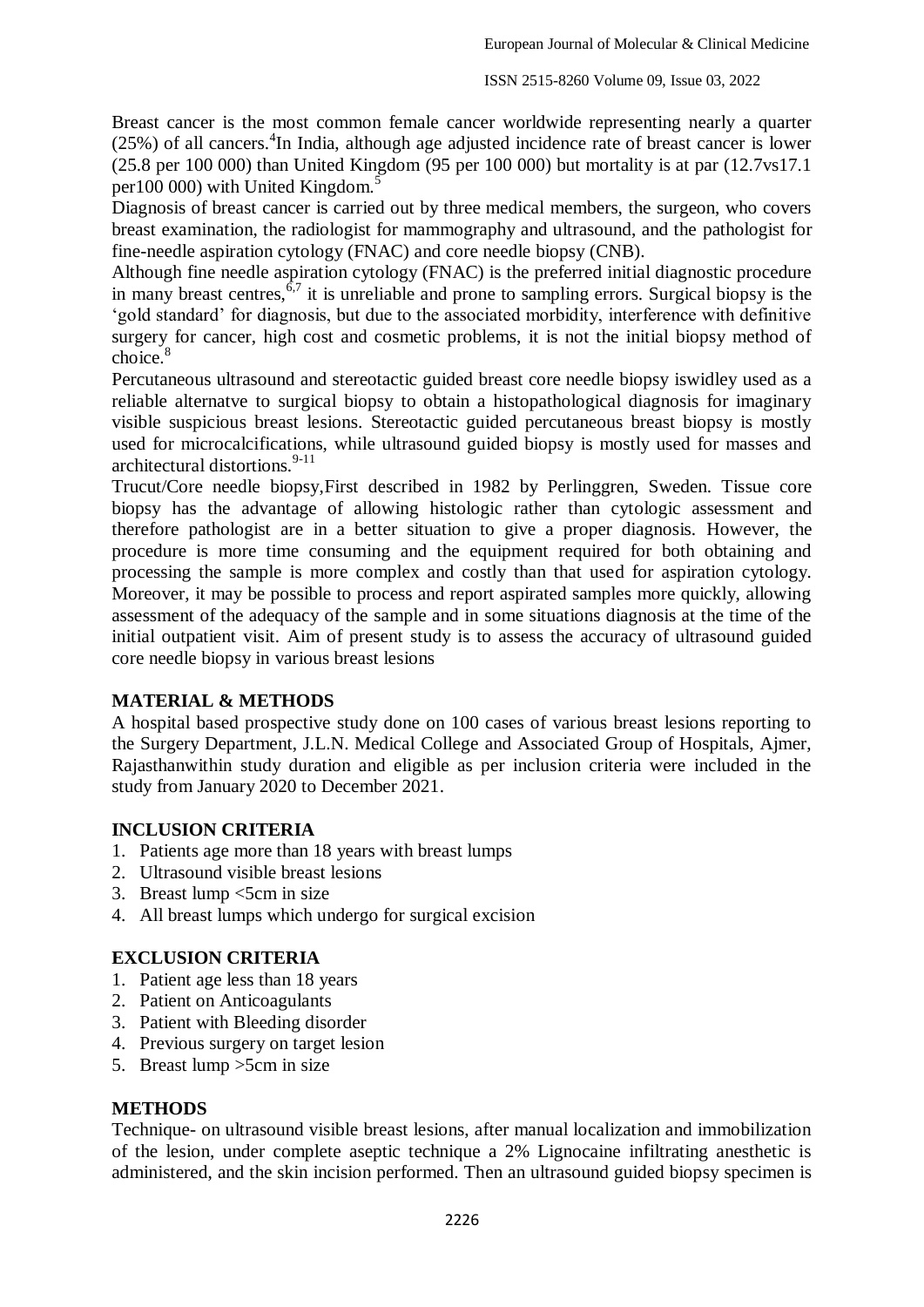obtained by means of four successive insertions with different angulations of the needle into the core of the lesion. The quantity and quality of the material obtained is judged after immediate immersion of the specimen in fixative, and then specimen is sent to histopathology department. And the core needle biopsy report is compared with the excision biopsy report of the breast lump.

#### **DATA COLLECTION**

After obtaining permission from institution research board the present study was conducted at Department of Surgery, J.L.N. Medical College and Associated Group of Hospitals, Ajmer, Rajasthan, serving the urban and rural population of Ajmer. This study included 100 patients of various breast lesions by consecutive sampling. The detailed history of the patient i.e. age, sex, site and duration of involvement and other were recorded. In these case, relevant clinics pathological examination, routine laboratory investigations (TLC, DLC, ESR, peripheral blood smear examination) and radiological examination was done.

## **DATA COLLECTION & ANALYSIS**

All information was entered into a pre-structured proforma and then transferred into Microsoft Excel sheet and then analyzed with help of Epi Info software of WHO-CDC. Results were analyzed with help of tables, diagrams, proportions, Mean, SD and appropriate tests of significance wherever applicable.  $P \le 0.05$  was considered as cut off for statistical significance.

## **RESULTS**

Our study showed that mean age of cases was  $38.79 \pm 13.98$ yrs with age range of 18-75 yrs. Maximum 29% cases were of  $36 - 45$ yrs age followed by 23% of  $26 - 35$  yrs whereas minimum 3% were of  $>65$ yrs followed by 10% of 56 – 65 yrs age. 61% study population was resides in rural areas whereas 39% study population were urban (table 1).

| <b>Demographic Profile</b> | Number $(N=100)$  | Percentage |  |  |  |  |
|----------------------------|-------------------|------------|--|--|--|--|
| <b>AGE (YRS)</b>           |                   |            |  |  |  |  |
| $18 - 25$                  | 21                | 21%        |  |  |  |  |
| $26 - 35$                  | 23                | 23%        |  |  |  |  |
| $36 - 45$                  | 29                | 29%        |  |  |  |  |
| $46 - 55$                  | 14                | 14%        |  |  |  |  |
| $56 - 65$                  | 10                | 10%        |  |  |  |  |
| $>65$                      | 3                 | 3%         |  |  |  |  |
| $Mean \pm SD$              | $38.79 \pm 13.98$ |            |  |  |  |  |
| <b>Residence</b>           |                   |            |  |  |  |  |
| <b>Rural</b>               | 61                | 61%        |  |  |  |  |
| Urban                      | 39                | 39%        |  |  |  |  |

# **Table 1: Demographic profile of cases**

In our study, maximum 58% cases had lump of right breast followed by 37% of left breast whereas minimum 2% had lump & pain right breast followed by 3% cases with lump & pain left breast as chief complaint. Mean duration of complaints was  $219.5 \pm 161.75$  days. 33% had retracted nipple whereas rest 67% had normal or protruded nipples. Out of total 100 cases 3 had bloody discharge (table 2).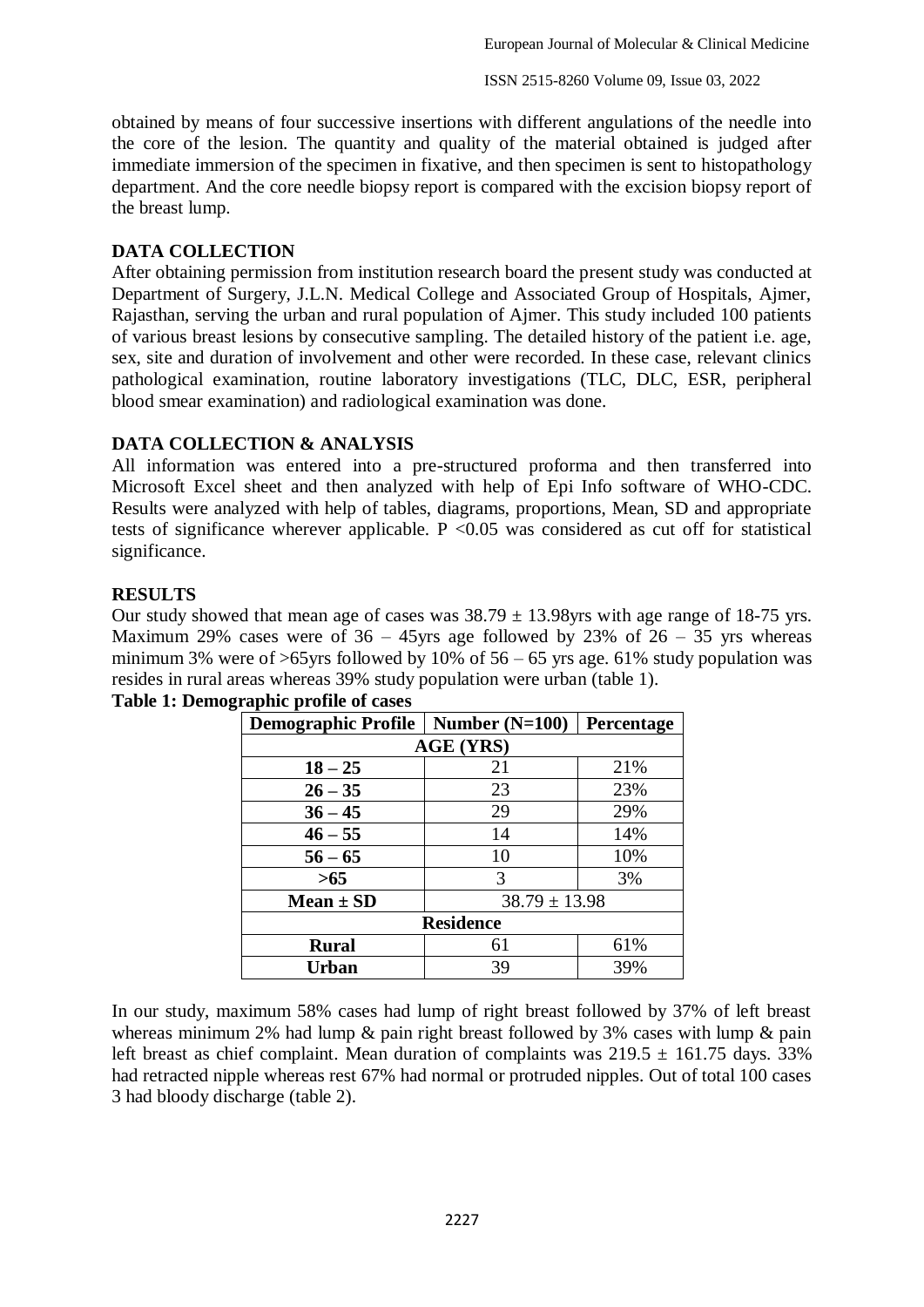ISSN 2515-8260 Volume 09, Issue 03, 2022

| <b>Characteristics</b>                    | <b>Number</b>      | Percentage |  |  |  |  |
|-------------------------------------------|--------------------|------------|--|--|--|--|
| <b>Chief Complaint</b>                    |                    |            |  |  |  |  |
| <b>Lump Left Breast</b>                   | 37                 | 37%        |  |  |  |  |
| <b>Lump Right Breast</b>                  | 58                 | 58%        |  |  |  |  |
| Lump & Pain Left Breast                   | 3                  | 3%         |  |  |  |  |
| Lump & Pain Right Breast                  | $\overline{2}$     | 2%         |  |  |  |  |
| <b>Duration (Days)</b>                    |                    |            |  |  |  |  |
| <b>Mean</b> ±SD                           | $219.5 \pm 161.75$ |            |  |  |  |  |
| <b>Nipple</b>                             |                    |            |  |  |  |  |
| 33<br>33%<br><b>Retracted</b>             |                    |            |  |  |  |  |
| <b>Protruded</b>                          | 67                 | 67%        |  |  |  |  |
| <b>Site Of Lump</b>                       |                    |            |  |  |  |  |
| <b>Upper Outer</b>                        | 45                 | 45%        |  |  |  |  |
| <b>Upper Inner</b>                        | 30                 | 30%        |  |  |  |  |
| <b>Lower Outer</b>                        | 19                 | 19%        |  |  |  |  |
| <b>Lower Inner</b>                        | 3                  | 3%         |  |  |  |  |
| <b>Upper Outer &amp; Upper Inner Both</b> | 3                  | 3%         |  |  |  |  |

| Table 2: Distribution of cases according to Chief complaint, duration, and site of lump |  |  |
|-----------------------------------------------------------------------------------------|--|--|
|                                                                                         |  |  |

In our study, maximum 45% cases had lump in upper outer quadrant followed by 30% in upper inner whereas minimum 3% in lower inner and Upper outer &upper inner both followed by 19% in lower outer quadrant (table 2).

Maximum 56% cases had smooth surface lump whereas 44% had bosselated surface. According to margin 55% had well defined margin whereas rest 45% had ill defined margins. According to consistency, maximum 49% had firm followed by 39% hard whereas minimum 12% had stony hard lump (table 3).

| Characteristic     |                    | <b>Number</b> | Percentage |
|--------------------|--------------------|---------------|------------|
| <b>Surface</b>     | <b>Smooth</b>      | 56            | 56%        |
|                    | <b>Bosselated</b>  | 44            | 44%        |
| <b>Margin</b>      | Well defined       | 55            | 55%        |
|                    | <b>Ill defined</b> | 45            | 45%        |
| <b>Consistency</b> | Firm               | 49            | 49%        |
|                    | <b>Hard</b>        | 39            | 39%        |
|                    | <b>Stony hard</b>  | 12            | 12%        |

**Table 3: Distribution of cases according to characteristic of Lump**

On USG guided core needle biopsy 53% were found benign tumor, out of them maximum 47% were fibroadenoma whereas minimum 1% each Fat necrosis, chronic inflammatory pathology and Ductal hyperplasia were observed. Out of 47% cases of breast carcinoma, maximum 42% were invasive carcinoma whereas minimum 5%Carcinoma in situ. Invasive carcinoma includes 38% infilterating ductal carcinoma, 2% infilterating lobular carcinoma, 1% of both and 1% squamous cell carcinoma (table 4).

**Table 4: Distribution of cases according to USG guided Core needle Biopsy**

| <b>Diagnosis</b>                      | <b>Number</b> | <b>Percentage</b> |
|---------------------------------------|---------------|-------------------|
| Fibroadenoma                          |               |                   |
| <b>Benign phyllodestumor</b>          |               |                   |
| <b>Fat necrosis</b>                   |               |                   |
| <b>Chronic inflammatory pathology</b> |               |                   |
| Ductal hyperplasia                    |               |                   |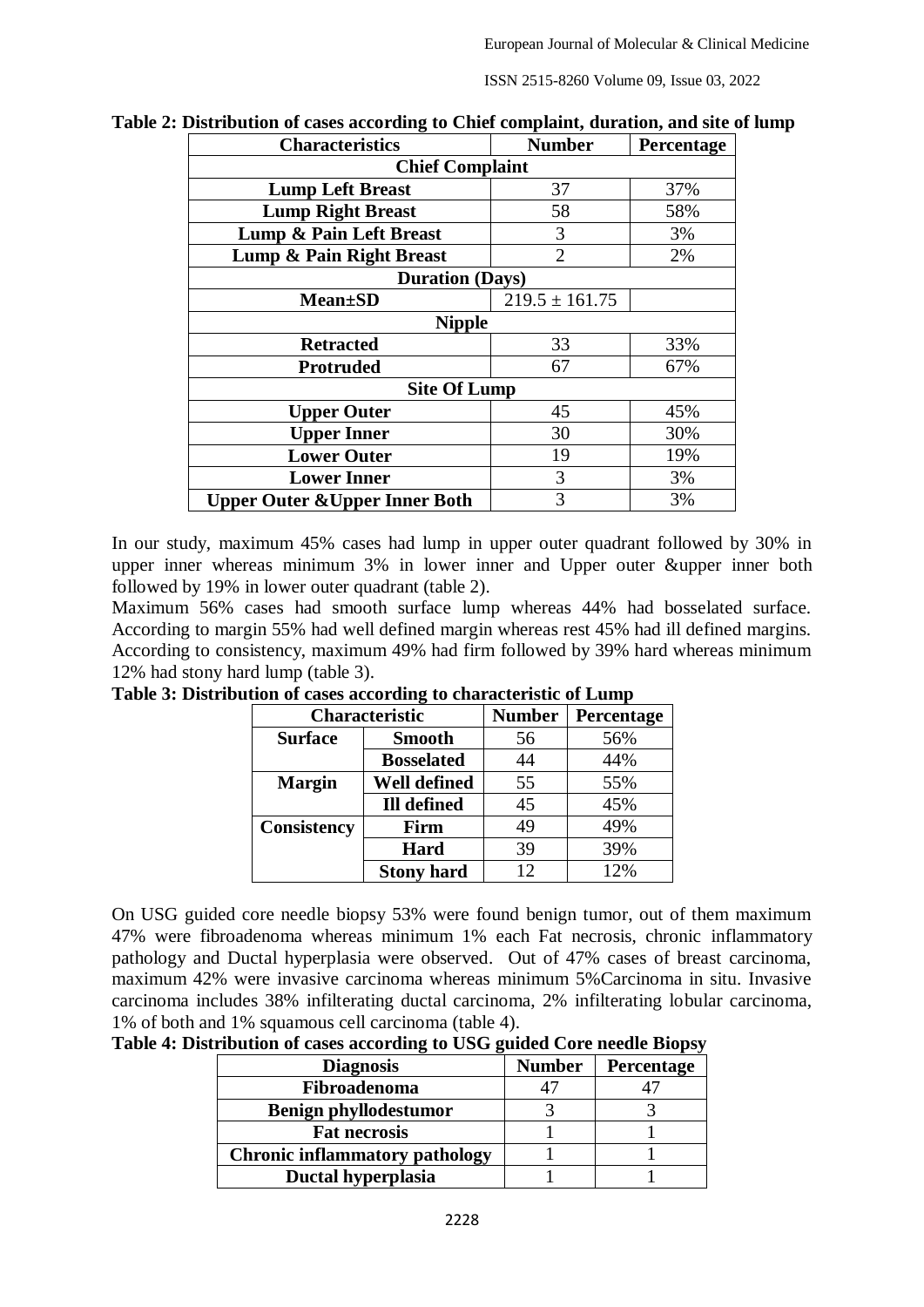ISSN 2515-8260 Volume 09, Issue 03, 2022

| Carcinoma in situ            |             |  |
|------------------------------|-------------|--|
| Invasive carcinoma of breast |             |  |
| Fotal                        | $^{\prime}$ |  |

In the present study the diagnostic accuracy of trucut biopsy is 100% sensitivity and specificity is 100%. There was no false positive and false negative case present (table 5).

| <b>Excision</b>  | <b>USG guided Core needle Biopsy</b> | <b>Sensitivi</b> | <b>Specifici</b> | <b>PPV</b> | <b>NPV</b> |      |
|------------------|--------------------------------------|------------------|------------------|------------|------------|------|
| biopsy           | <b>Benign</b>                        | <b>Malignant</b> | tv               |            |            |      |
| <b>Benign</b>    |                                      |                  | 00%              | 100%       | 100%       | 100% |
| <b>Malignant</b> |                                      |                  |                  |            |            |      |

| Table 5: Distribution of cases according to Excision Biopsy |  |  |  |
|-------------------------------------------------------------|--|--|--|
|                                                             |  |  |  |

#### **DISCUSSION**

Diagnosis of breast cancer is carried out by three medical members, the surgeon, who covers breast examination, the radiologist for mammography and ultrasound, and the pathologist for fine-needle aspiration cytology (FNAC) and core needle biopsy (CNB).

Mean age of study population was  $38.79 \pm 13.98$  yrs with age range of 18-75 yrs in our study. Similarly ChineduOkoli  $(2020)^{12}$  and CholatipWiratkapun et al.  $(2012)^{13}$ found mean age was  $40.12\pm13.81$  years & 50  $\pm$  9.6 years respectively. As the breast cancer is more prevalent in younger age group and one of the most common cancer occur in female in india, the age distribution was justified.

In our study, maximum 61% cases were rural whereas minimum 39% cases were urban. Our hospital is a tertiary care referral centre with drainage of cases from the city as well as from rural areas, justifying the distribution of cases.

In our study, maximum 58% cases had lump of right breast followed by 37% of left breast whereas minimum 2% had lump & pain right breast followed by 3% cases with lump & pain left breast as chief complaint. Similarly, Agrawal Kapil H et al.  $(2012)^{14}$  found that all the 123 cases (100%) presented with lump in the breast. Breast pain along with lump was present in 23 cases. It reinforces the need for health education regarding the early warning sign of cancer and also about the importance of screening of breast cancer because early detection can be done by BSE (Breast Self-Examination) and clinical examination. Histopathological examination was used in all cases (100%) as a diagnostic tool.

Maximum 61% cases were presented to us within 6 months of duration whereas minimum 6% presented after 1 yr of duration. Mean duration of complaints was  $219.5 \pm 161.75$  days. Similarly,JojoVattappalllil Joseph et al. (2019)<sup>15</sup> found mean duration of symptoms was around 300 days. The awareness and dilemma about breast cancer in our region the patients with lump presented late.

In our study, 33% had retracted nipple, 45% cases had lump in upper outer quadrant whereas minimum 3% in both lower inner, 44% had bosselated surface, 45% had ill-defined margins, 53% were mobile. 92% were negative for lymph nodes, Whereas JojoVattappalllil Joseph et al.  $(2019)^{15}$  found that out of 150 patients 132(88%) patients presented with breast lump, maximum 106(70.6%) patients had lump on the right side, and maximum 72(48%) patients had lump in the upper outer quadrant of the breast. Twelve(8%) patients presented with blood stained nipple discharge without any lump.

On USG guided core needle biopsy 53% were found benign tumor and 47% cases of breast carcinoma. Out of benign maximum 47% were fibroadenoma whereas minimum 1% each Fat necrosis, chronic inflammatory pathology and Ductal hyperplasia were observed. Out of carcinoma, maximum 42% were invasive carcinoma whereas minimum 5% Carcinoma in situ. Invasive carcinoma includes 38% infiltrating ductal carcinoma, 2% infiltrating lobar carcinoma, 1% of both and 1% squamous cell carcinoma.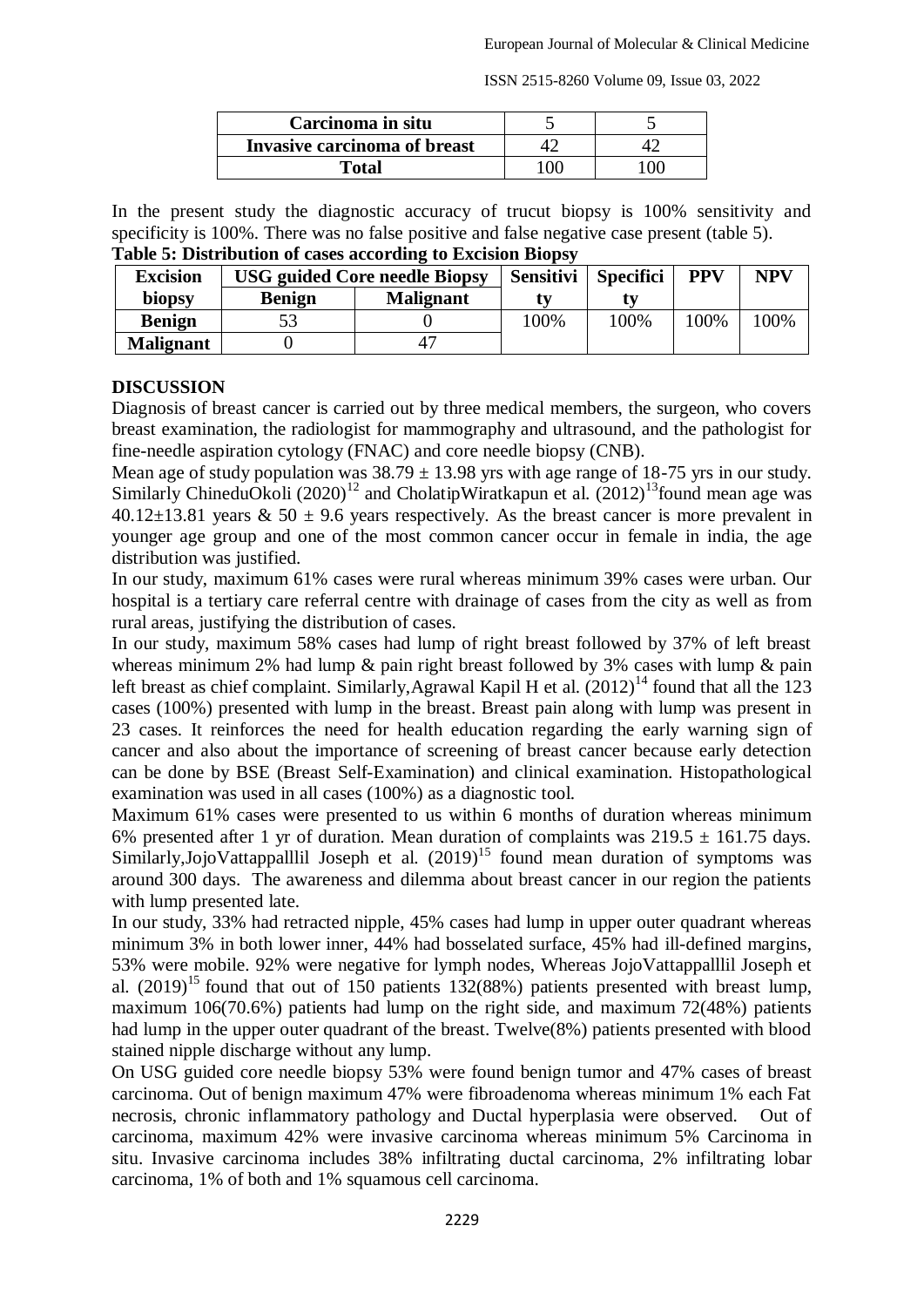CholatipWiratkapun et al.  $(2012)^{13}$  found that the CNB results showed 334 breast cancers (46%), 28 high-risk lesions (5%) and 367 benign lesions (50%). Four (1%) lesions were categorized as inconclusive.

Mohammad Motamedolshariati et al. (2014)<sup>16</sup> during a 2.5 year study period, identified 4 patients with breast cancer out of 30 patients who underwent CNB and definitive surgery, concordance rate was 100% for histological type.

ChineduOkoli et al.  $(2020)^{12}$  in their study found that on pathological examination of the CNB revealed that malignant lesions accounted for 40%  $(n=40)$  of CNB diagnosis, high-risk lesions accounted for 6.0% (n=6), and benign lesions accounted for 45 (n=45). Indeterminate cases were seen in 9.0% of CNB diagnosis

In the present study the diagnostic accuracy of trucut biopsy is 100%, sensitivity is 100% and specificity is also 100%. There was no false positive and false negative case present in this study.

Various studies have been done to determine the efficacy and usefulness of tru-cut biopsy; and the results vary. However, various authors have differing opinions on which method is better and there is no consensus in their recommendations. Trucut biopsy removes a narrow cylinder of tissue that is submitted for both cytologic and architectural analysis of tissues. Our result are in close approximation of workers (SyedaRifaat et.al  $2010^{17}$ , Mohammed Bdour et.al  $2008^{18}$  and karimian F et al  $2008^{19}$ )

Hero K. Hussain et al  $(2000)^{20}$  found that imaging-guided core biopsy is a safe and reliable means of obtaining sufficient tissue to make a confident histologic diagnosis of malignant pediatrictumors in a high percentage of patients.

CholatipWiratkapun et al.  $(2012)^{13}$  found that the difference between US-guided CNB results and surgical excision findings or follow-up results was  $0.861$  (p-value  $< 0.001$ ). The CNB false negative rate and sensitivity for malignant lesions was 4% (14 out of 348) and 96% (334 out of 348), respectively.

Mohammad Motamedolshariati et al.  $(2014)$ <sup>16</sup>found that the concordance rate of core needle biopsy was 100% for histological type, 66.6% for histological grade.

OkoliChinedu et al  $(2020)^{12}$  found that the diagnostic accuracy, sensitivity, and specificity were 94.44%, 92.86%, and 95.83% respectively. The procedure was well accepted and all the patients were willing to accept a repeat CNB and would recommend it.

Thus as per our and other studies our results were comparable, the core needle biopsy is well accepted and safe with higher specificity, sensitivity.

#### **CONCLUSION**

We concluded that Ultrasound guided Core needle biopsy can be reliably used for preoperative diagnosis of breast lumps as the first diagnostic step with high sensitivity, specificity, and accuracy for both malignant and benign lesions. However, benign lesions, diagnosed this way, must be followed by frequent examinations.

#### **REFERENCES**

- 1. Porter P. "Westernizing" women's risks? Breast cancer in lower-income countries. New England Journal of Medicine. 2008;358(3):213–216.
- 2. Beaulieu N, Bloom D, Bloom R, Stein R. Breakaway: The Global Burden of Cancer— Challenges and Opportunities. London, UK: The Economist Intelligence Unit; 2009. [Google Scholar]
- 3. Ngoma TA. World Health Organization cancer priorities in developing countries. Annals of Oncology. 2006;17(8):viii9–viii14.